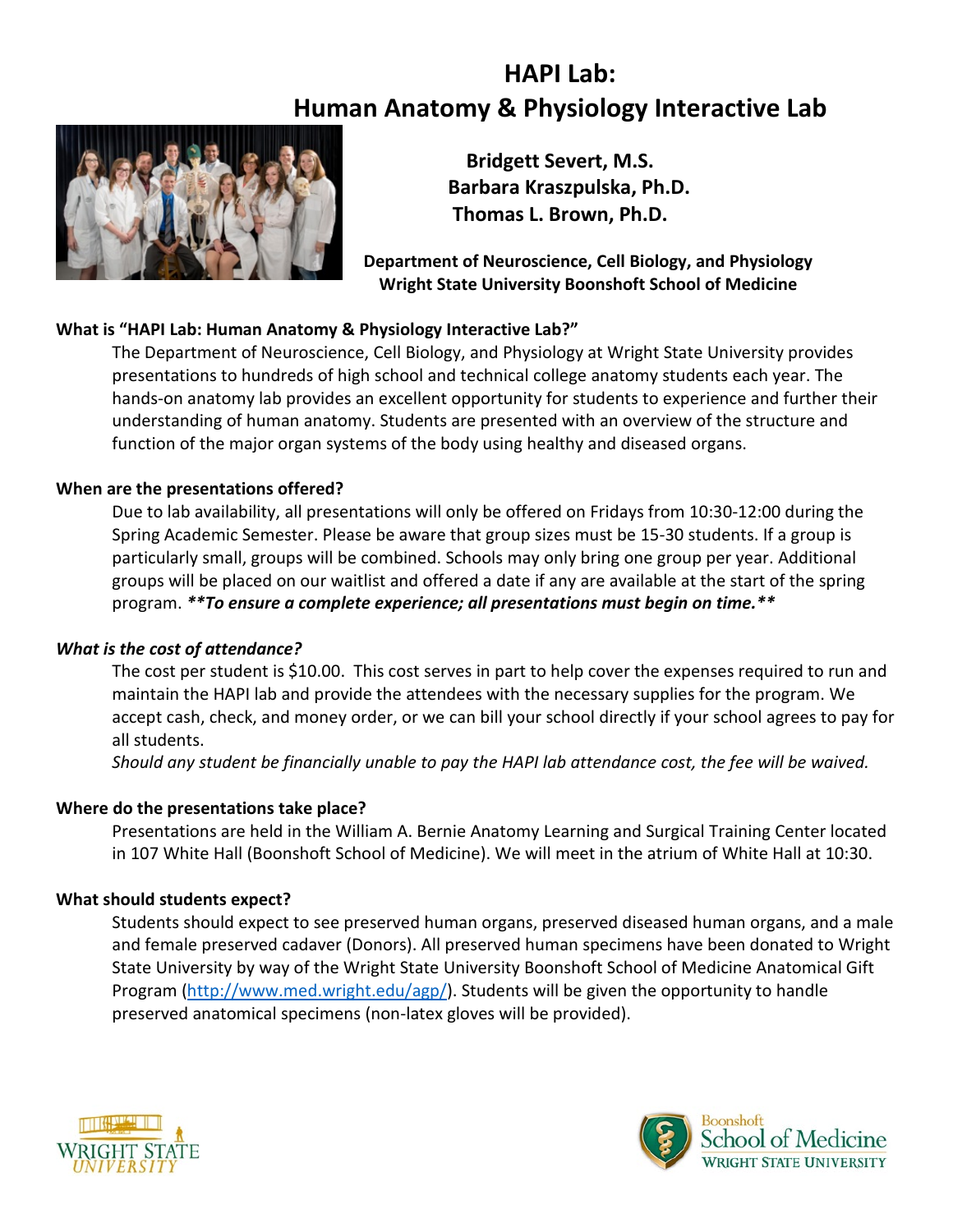**It is imperative that respect is exhibited at all times in the presence of Donors and their preserved specimens; you are being given the privilege of learning from someone's departed loved one.**  Inappropriate behavior will result in immediate removal from the program.

If a student is aware of a loved one or family friend that has donated to the anatomical gift program in the past three years, please send us the donor's name to ensure students do not know the donors in the lab.

Students must dress appropriately. Eating, drinking, and smoking are strictly prohibited in laboratories. Open-toed shoes are not permitted in the laboratories. **Students may NOT take pictures or videos. Still cameras, video cameras, radios, portable audio players, and mobile/cell phones are not permitted in the laboratories.** Posting your lab experience on social media (Facebook, Twitter, Snapchat, etc.) is strictly prohibited.

Be advised: Embalming fluid contains a chemical that is listed as a suspected carcinogen. Chemicals used in the embalming fluid may also pose a threat to an unborn child. If someone is pregnant or thinks she may be, they are advised to consult with their physician before attending.

## **Directions to Wright State University Anatomy Lab (map attached):**

*If your group is traveling by bus:* Busses should enter Wright State University from Colonel Glenn Highway, at the Center Road Entrance (indicated by a red star) and drop students off at White Hall (Boonshoft School of Medicine, indicated by a purple star). The presenter will meet your group at the front entrance of White Hall. Once the students have been dropped off, all buses should park in Lot 4 (indicated by the green star). Lot 4 can be accessed by taking University Boulevard (indicated by a blue star).

*If your group is carpooling:* Visitors will be able to obtain at no charge, a Visitor Permit from the attendant in the Lot 2 booth (indicated by a gold star), and then proceed to park in a visitor space in Lot 16 or Lot indicated by an attendant. The Visitor Permit is also valid for faculty/staff and student commuter spaces. The attendant will direct the visitor to the best lot based on the location of their visit and availability. The presenter will meet your group at the front entrance of White Hall (Boonshoft School of Medicine, indicated by a purple star). *Note: Anyone who parks in a lot without using a Visitor Permit will be ticketed.* 

#### **"HAPI lab: Human Anatomy & Physiology Interactive Lab" Itinerary:**

| 10:30 am: | Groups arrive at Wright State University                            |
|-----------|---------------------------------------------------------------------|
| 10:35 am: | Meet Presenter outside of White Hall (Boonshoft School of Medicine) |
| 10:40 am: | Presentations/Hands-On Activities                                   |
| 11:55 pm: | Evaluations                                                         |
| 12:00 pm: | <b>Presentation Completed</b>                                       |
|           |                                                                     |

#### **When can I schedule my visit?**

*Please fill out and email the reservation request form at the end of this document to bridgett.severt@wright.edu. Requests will be accepted starting on the third Monday of October each year. Spots will be filled on a first-come, first-serve basis. Please, no phone calls.*



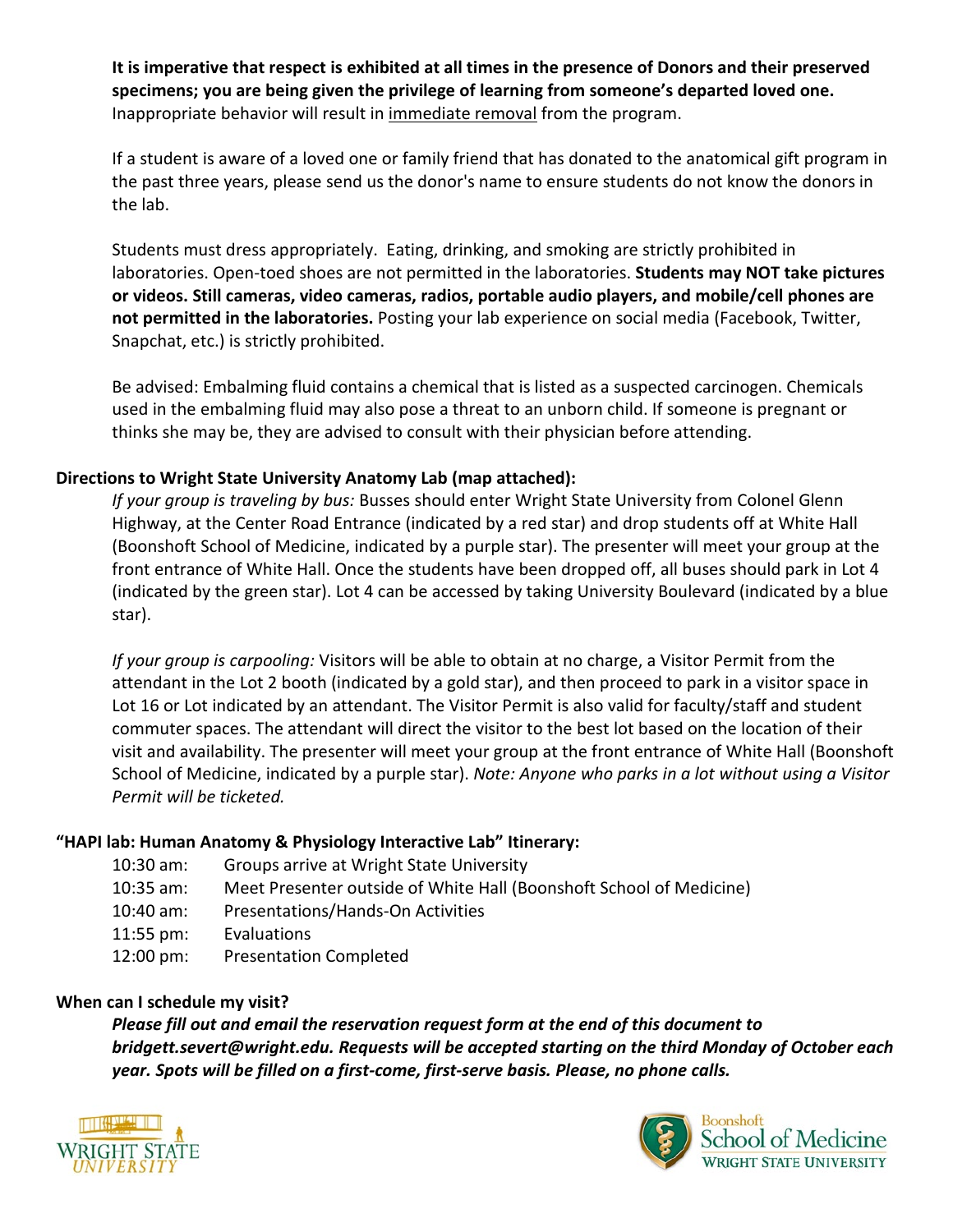## **Questions/Contact Info:**

If you have any questions concerning the "HAPI Lab: Human Anatomy and Physiology Interactive Lab" presentations or would like to make reservations, please do not hesitate to contact Bridgett Severt at [bridgett.severt@wright.edu.](mailto:bridgett.severt@wright.edu) Please include your name, phone number, and school's name in your email.



# **Wright State University Campus Map**